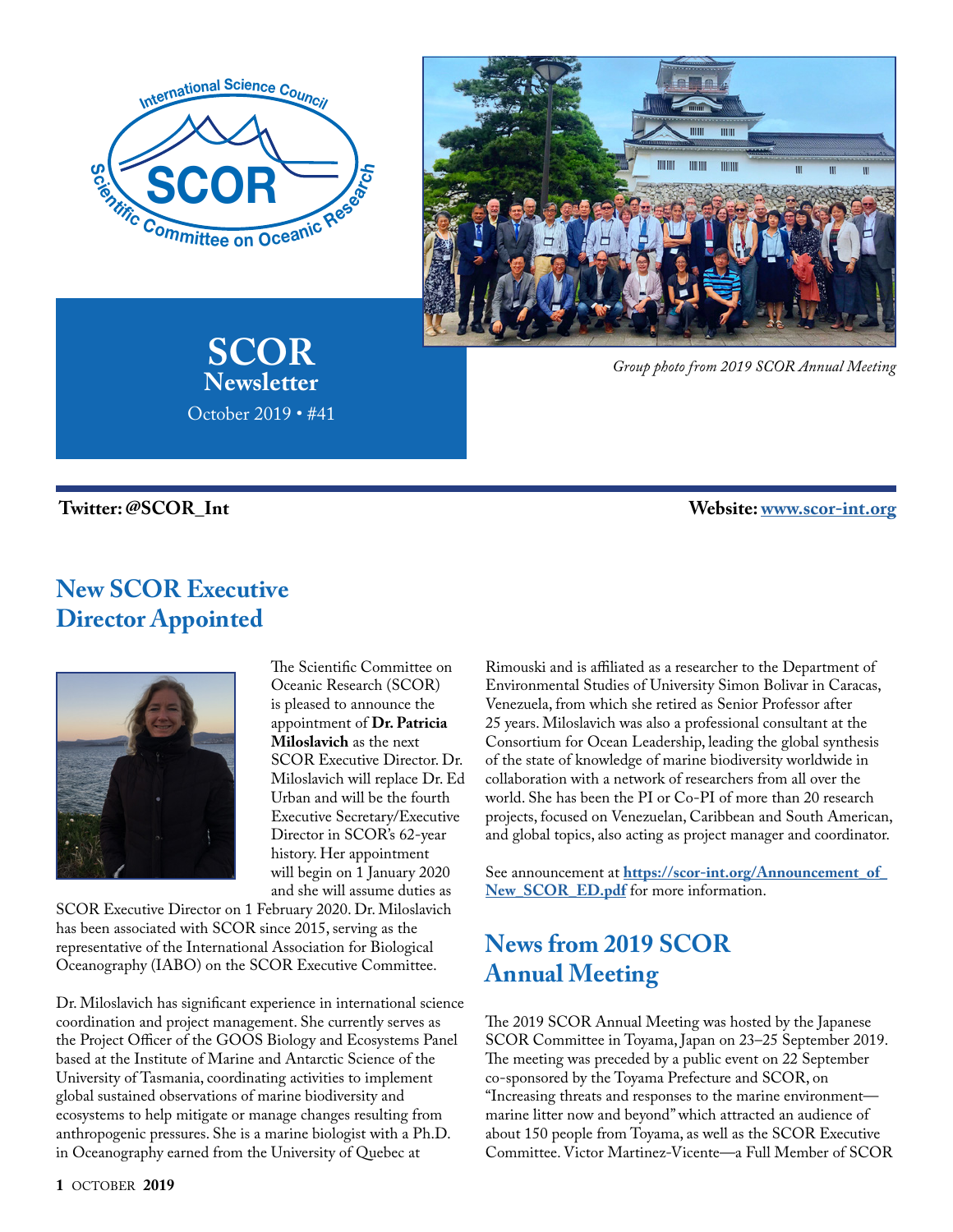WG 153 on Floating Litter and its Oceanic TranSport Analysis and Modelling (FLOTSAM)—gave a presentation on remote sensing techniques for floating marine debris, and was joined by a local panel of experts on the issue of plastic debris in the Toyama area. Following the public session, the SCOR Executive Committee heard presentations from groups representing two local high schools about plastic pollution and gave feedback on the presentations.

After the SCOR Annual Meeting, the Japan Oceanography Society and SCOR co-sponsored a session on the afternoon of 25 September on "Ocean Sciences in Japan: Present and Future". This session highlighted the participation of Japanese scientists in SCOR projects, working groups, and other activities.

Finally, on 26 September, there was a session of the Japan Oceanography Society Meeting on "Biogeochemistry of trace elements and isotopes in the ocean—from GEOSECS to GEOTRACES".

The 2.5-day SCOR Annual Meeting included presentations from existing SCOR working groups, large-scale international research projects, infrastructural projects, and partner organizations. In addition, meeting participants reviewed six proposals for new SCOR working groups.

**New SCOR Working Groups—**The SCOR meeting approved two new working groups to begin in 2020, conditional on some changes requested from SCOR:

1. **[SCOR WG 158 on Coordinated Global Research](https://scor-int.org/Annual%20Meetings/2019_SCOR_Meeting/C-GRASS.pdf)  [Assessment of Seagrass System \(C-GRASS\).](https://scor-int.org/Annual%20Meetings/2019_SCOR_Meeting/C-GRASS.pdf)**

The co-chairs of this WG are J. Emmett Duffy (USA) and Lauren V. Weatherdon (UK).

This group will produce a scientific synthesis of the status and trends in global seagrasses and the systems they support, including seagrass occurrence, ecosystem characteristics, and benefits to human well-being. They will produce a handbook of standard protocols and best practices for collecting, curating, and sharing data on seagrass ecosystems, and will contribute this information to the Ocean Data Standards and Best Practices Project of the International Oceanographic Data and Information Exchange (IODE) of IOC. The group will promote development



*Seagrass in Florida Keys National Marine Sanctuary, National Oceanic and Atmospheric Administration [\(https://floridakeys.noaa.gov/plants/seagrass.html\)](https://floridakeys.noaa.gov/plants/seagrass.html)*

of standardized vocabularies for variables and data schemas specific to seagrass ecosystems, and the integration of existing and new data into the Ocean Biodiversity Information System (OBIS). Finally, the group will organize an interdisciplinary community of practice to synthesize data on status, trends, and drivers of global change in seagrass ecosystems, building on and integrating existing resources.

#### 2. **[SCOR WG 159: Roadmap for a Standardised Global](https://scor-int.org/Annual%20Meetings/2019_SCOR_Meeting/DeepSeaDecade.pdf)  [Approach to Deep-Sea Biology for the Decade of Ocean](https://scor-int.org/Annual%20Meetings/2019_SCOR_Meeting/DeepSeaDecade.pdf)  [Science for Sustainable Development \(DeepSeaDecade\).](https://scor-int.org/Annual%20Meetings/2019_SCOR_Meeting/DeepSeaDecade.pdf)**

The co-chairs of this WG are Kerry Howell (UK) and Ana Hilario (Portugal). This group will contribute to the UN Decade of Ocean Science for Sustainable Development. It will develop a global plan for sampling deep-sea ecosystems for the UN Decade, based on agreement on methods and standards for the acquisition of biological data, including the role of existing and novel technologies. Habitat-specific approaches for sampling will be developed, for implementation globally. The group will integrate its efforts with those of the Global Ocean Observing System (GOOS) via the Deep Ocean Observing Strategy (DOOS). In all these activities, the group will take actions to build capacity in developing nations for deep-sea science.



*A view of the abyssal seafloor off eastern Australia taken by camera system towed from the RV Investigator. (Image: CSIRO Marine National Facility) <https://www.nespmarine.edu.au/what%E2%80%99s-abyss>*

**SCOR Finance Committee:** The ad hoc SCOR Finance Committee for the meeting (Riitta Autio, Peter Croot, Ilka Peeken, Sun Song) examined the independent audit of the 2018 SCOR financial statements, potential changes to the 2019 budget, and the proposed 2020 budget, and recommended approval of these items. Meeting participants also approved a 3% increase in SCOR dues for 2021.

**Retirement Party for Ed Urban—**The meeting banquet was held at a Toyama *onsen* (hot spring resort) on the evening of 24 September. At the end of the banquet, participants recognized the retirement of Ed Urban after 19 years as SCOR Executive Director with presentations of gifts and a book containing letters of appreciation for Urban's service to SCOR.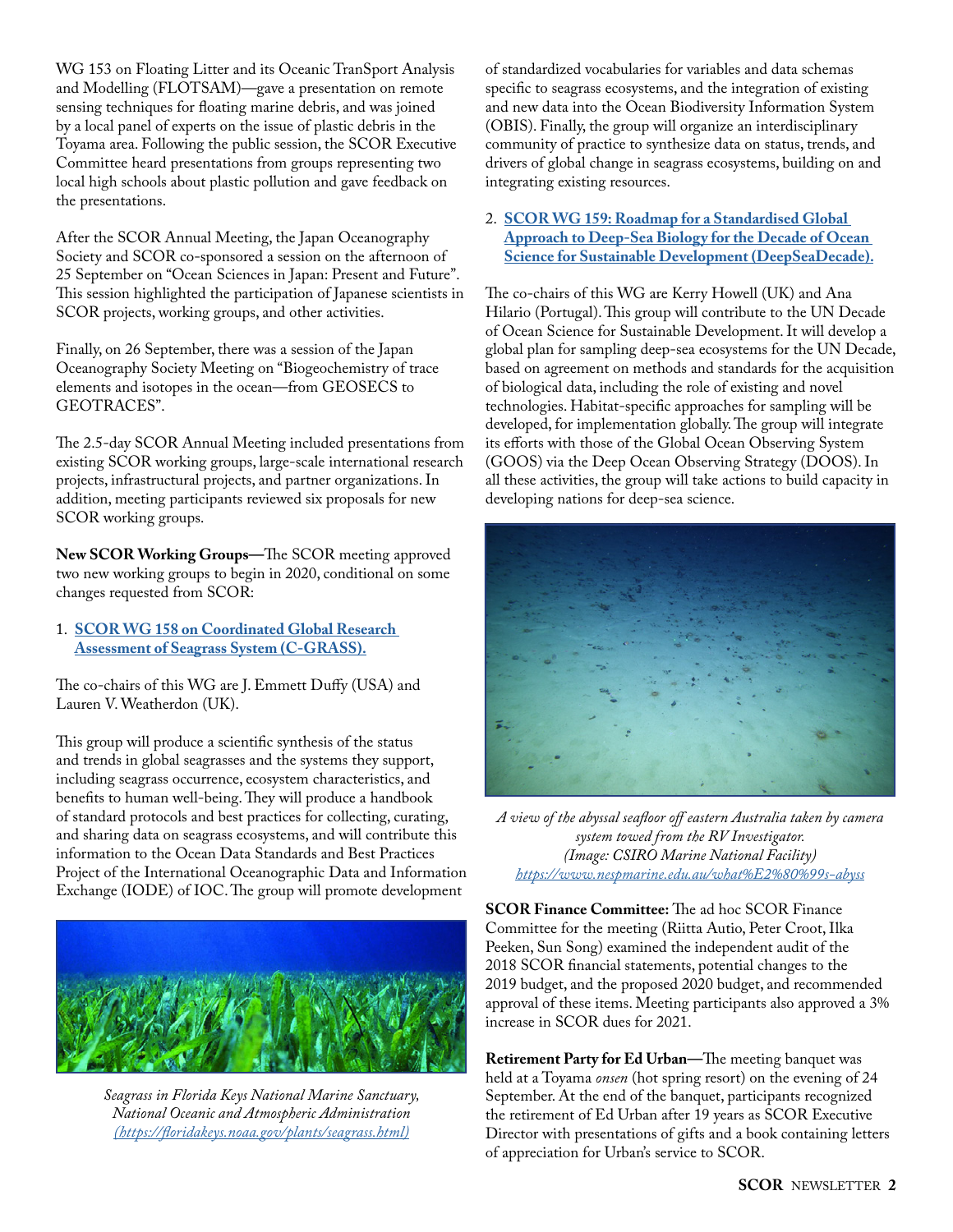#### **SCOR and UN Decade of Ocean Science for Sustainable Development and Agenda 2030**

SCOR has been contributing to the UN Decade and Agenda 2030 in a variety of ways:

**September 2018:** Marie-Alexandrine Sicre, SCOR President, co-chaired the special session entitled *"Academic research: which contributions to the United Nations Decade of Ocean Science?"* at the High-Level Scientific Conference organized by the Ocean Climate Platform at UNESCO Headquarters in Paris on 10-11 September 2018. About 500 participants took part in the conference, including government delegates, scientists, and representatives of civil society. The conference collected contributions from multiple stakeholders and invited the global oceanographic community to discuss "The ocean we need for the future we want". A policy paper was produced from this event: Claudet et al. *"A Roadmap for using the UN Decade of Ocean Science for Sustainable Development in Support of Science, Policy, and Action"* in press in *One Earth.*

**November 2018:** SCOR was invited to contribute to the *"1st conference on Sustainable Blue Economy",* held on 26–28 November in Nairobi, Kenya. The conference was organized in four parallel events: (1) business and private sector forum, (2) governors and mayors convention, (3) civil society forum, and (4) science and research symposium. Marie-Alexandrine Sicre gave the introductory presentation of the *Science and Research symposium,* chaired by the Prof. Micheni Japhet Ntiba, Principal Secretary, State Department for Fisheries, Aquaculture and the Blue Economy, Ministry of Agriculture, Livestock and Fisheries of Kenya.

**May 2019:** Colin Devey, former member of the SCOR Executive Committee, made a presentation at the *"1st Global Planning Meeting of the United Nations Decade of Ocean Science for Sustainable Development",* held in Copenhagen on 13–15 May 2019.

**June 2019:** SCOR intervened at the IOC Executive Council to propose that the second International Indian Ocean Expedition (IIOE-2) be considered as a component of the UN Decade.

**October 2019:** The SCOR President participated to the Workshop on *"The Global Sustainable Development Report (GSDR) - Science as a leverage point for sustainable development",* on 9 Oct 2019, in Brussels, Belgium.

#### **SCOR at Ocean Sciences 2020**

As usual, SCOR will have a significant presence at **Ocean Sciences 2020** in San Diego, California, USA. More details will follow in a dedicated issue of the *SCOR Newsletter* in February 2020.

Four SCOR WGs will be meeting in San Diego (so far):

- 1. WG 145 on Modelling Chemical Speciation in Seawater to Meet 21<sup>st</sup> Century Needs (MARCHEMSPEC) - 16 February 2020
- 2. WG 151: Iron Model Intercomparison Project (FeMIP) 16 February 2020
- 3. WG 156 on Active Chlorophyll fluorescence for autonomous measurements of global marine primary productivity – 15-16 February 2020
- 4. WG 157: Toward a new global view of marine zooplankton biodiversity based on DNA metabarcoding and reference DNA sequence databases (MetaZooGene) – 16 February 2020

SCOR working groups and projects will also convene several tutorials, town halls, and special sessions related to their topics.

SCOR will host a booth again in 2020 (#341), with a focus on presenting products and software related to SCOR projects and WGs, including the following:

- WG 145 on Chemical Speciation Modelling in Seawater to Meet 21<sup>st</sup> Century Needs (MARCHEMSPEC) will make available its Web-based tool for chemical speciation calculations for testing.
- The Southern Ocean Observing System (SOOS) will provide demonstrations of the SOOSMap system.
- GEOTRACES will provide demonstrations of its new Data for Oceanic Research (DOoR) Portal for entry of data for the 2021 GEOTRACES Intermediate Data Product and will help GEOTRACES scientists register data through this portal.



#### **SCOR Visiting Scholars**

SCOR Visiting Scholar **Mridula Srinivasan** is Chief of the Protected Species Science Branch of the Fisheries Office of Science and Technology, U.S. National Oceanic and Atmospheric Administration. She applied to work in a variety of different locations, including countries in the Indian Ocean. SCOR

matched Dr. Srinivasan with the University of Mauritius, to contribute to the second International Indian Ocean Expedition (IIOE-2) and to follow up on a previous visit to Mauritius by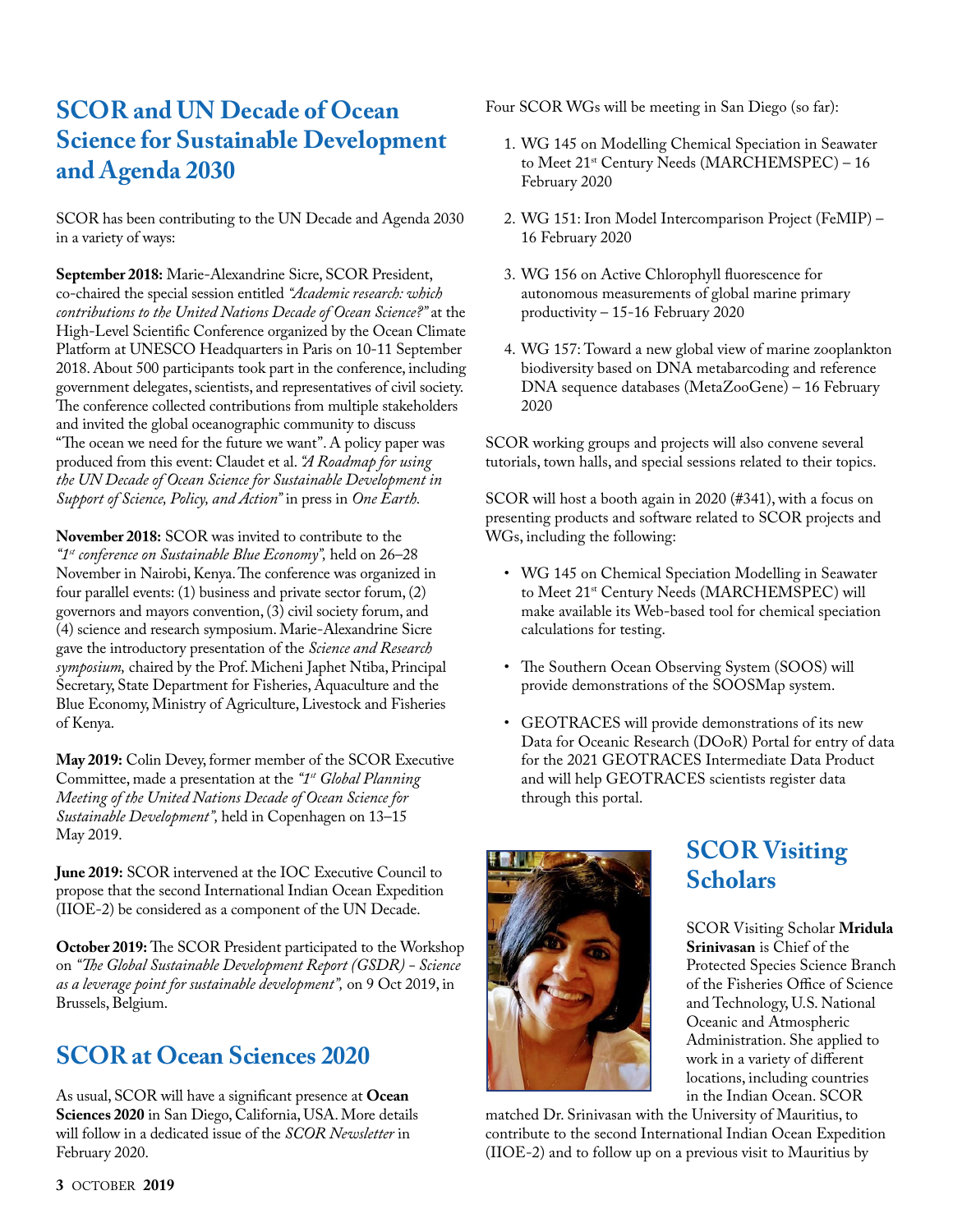Venu Ittekkot and Ed Urban. Dr. Srinivasan is teaching a shortterm course on the fundamentals of marine ecology, with an emphasis on practical and sustainable solutions for studying and managing living marine resources.



**Jorma Kuparinen** retired from his Professor position at the University of Helsinki in 2016. He applied for the 2019 SCOR Visiting Scholars program and after being accepted was matched for a teaching and mentoring position in Ecuador, at the Naval Oceanographic Institute (INOCAR). Kuparinen will be in Ecuador for about 10 weeks, teaching about planktonic ecosystems, the studies of

planktonic carbon sinks and sources in different temporal and spatial scales adapted to local environment and habitats.

**Pere Masqué** from Edith Cowan University (Australia) visited the Universidade Federal da Bahia (Brazil) from 22 June to 4 July 2009. He taught a course on "Applications of Radioisotopes in Marine Sciences" and mentored students at the university during the first week. Thirty undergraduate and graduate students, and professionals of marine science, participated in the



course. Among them were professionals from Federal University of Bahia, Federal University of Cariri, University of São Paulo, Federal University of Rio Grande, and Catholic University of Salvador. All participants agreed that the course was worthwhile and would stimulate increased applications of radioisotopes for marine studies. During the second week of his visit, researchers from Federal University of Bahia met Masqué to discuss dating data from sediment cores that were sampled in Todos os Santos Bay, as part of a research project that is being developed with Blue Carbon stocks in mangrove and seagrass areas.

The call for 2020 SCOR Visiting Scholars was issued on 1 October 2019, with a deadline for applications of 1 December 2019. Information about the program and the call for applications can be found at [https://scor-int.org/work/](https://scor-int.org/work/capacity/visiting-scholars/) [capacity/visiting-scholars/.](https://scor-int.org/work/capacity/visiting-scholars/)

#### **News from SCOR-sponsored Largescale International Research Projects**

Each SCOR-supported research project produces periodic newsletters and/or e-news. Links to the news publications of each project follows:

- GEOTRACES: **<http://geotraces.org/news-50/news>**
- Second International Indian Ocean Expedition (IIOE-2): **[https://iioe-2.incois.gov.in/IIOE-2/](https://iioe-2.incois.gov.in/IIOE-2/Publications.jsp?mode_pub_id=NL) [Publications.jsp?mode\\_pub\\_id=NL](https://iioe-2.incois.gov.in/IIOE-2/Publications.jsp?mode_pub_id=NL)**
- Integrated Marine Biosphere Research (IMBeR) project: **<http://www.imber.info/en/news>**
- International Quiet Ocean Experiment (IQOE): **[https://scor-int.org/IQOE/IQOE\\_News\\_3.pdf](https://scor-int.org/IQOE/IQOE_News_3.pdf)**
- Surface Ocean Lower Atmosphere Study (SOLAS): **<https://www.solas-int.org/archive.html>**

## **News from SCOR Working Groups**

**WG 152 on Measuring Essential Climate Variables in Sea Ice (ECV-Ice)—**WG 152 met for the final time under SCOR sponsorship in Winnipeg, Canada on 16-18 August 2019. The group discussed a paper on sea-ice ecosystem services that is under development, as well as future intercomparison experiments, scheduled to be conducted in Hokkaido (Japan), at Cambridge Bay (Canada), and at an air-sea-ice facility in Norwich (UK).



*Group Photo of WG 152 Meeting Participants*

**WG 157: Toward a new global view of marine zooplankton biodiversity based on DNA metabarcoding and reference DNA sequence databases (MetaZooGene)—**WG 157 held a symposium on the day before its first meeting, on 13 September 2019 in Gothenburg, Denmark. The symposium attracted 50 participants and included presentations and discussions on three topics:

- 1. Session I: Diversity of the pelagic assemblage
- 2. Session II: Data and database resources Session III: Exploring the potential of metabarcoding
- 3. Session III: Exploring the potential of metabarcoding

On 14 September, WG 157 held its first meeting. Fifteen Full and Associate members attended, as well as 13 invited guests.